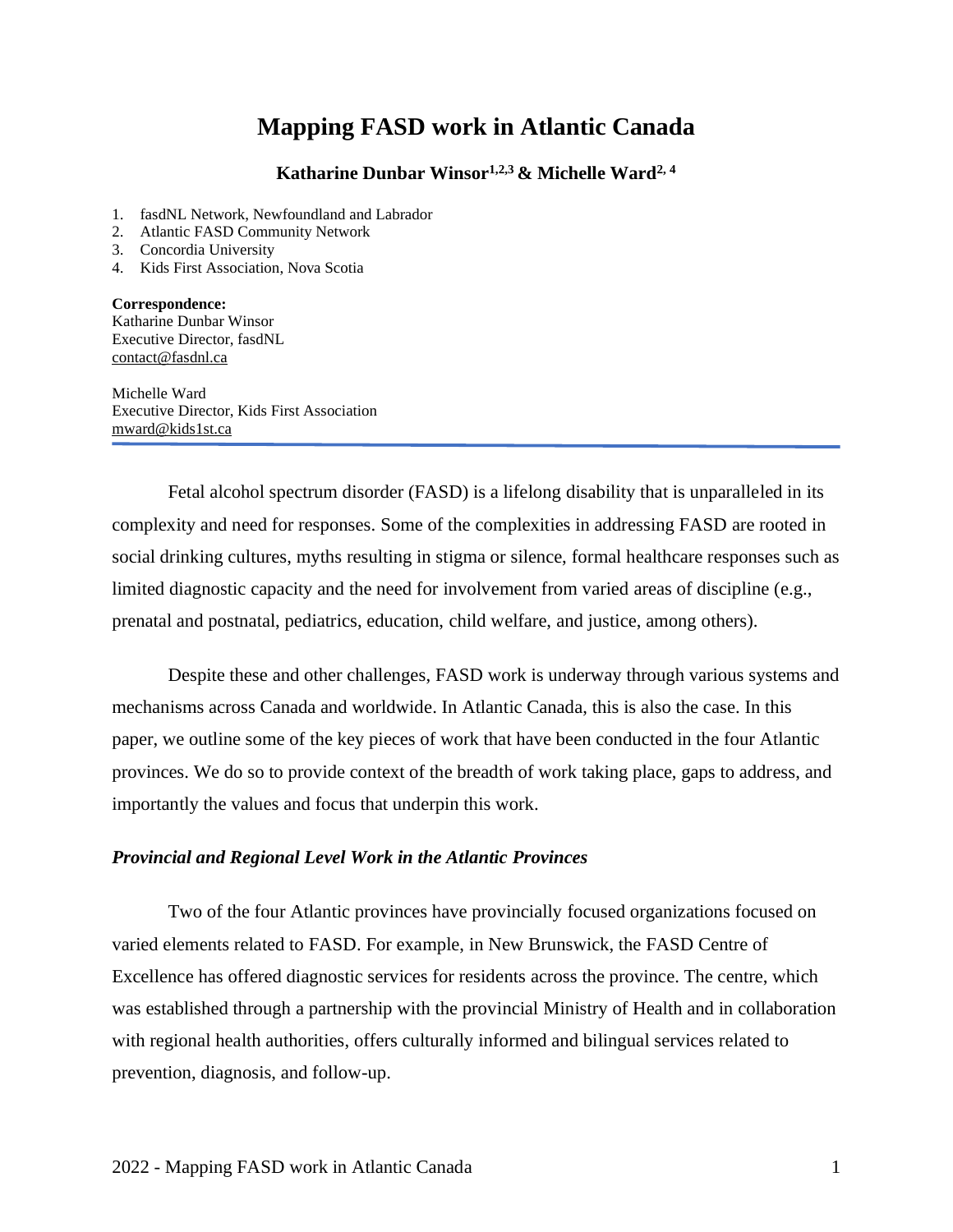In Newfoundland and Labrador, fasdNL, a provincial non-profit organization, has focused on tailored FASD training development and delivery, advocacy, resource development, parent and caregiver supports, and community-based research. fasdNL, supported by the provincial Department of Health and Community Services, works in collaboration with the dedicated FASD diagnostic team in the Labrador Grenfell Health region that was established in 2014, private practice options throughout Newfoundland and Labrador and Atlantic Canada, and advancing diagnostic capacity in the province. In Labrador, the Nunatsiavut Government and Innu Round Table have prioritized FASD work through the creation of FASD liaison/coordinator positions and have engaged in the development and delivery of culturally-informed and community-led FASD initiatives.

In Nova Scotia and Prince Edward Island, FASD work has long been championed by community organization advocates. While there are no provincial organizations in these two provinces, there has been the development of strong networking and engagement across regions in recent years. Among the sectors represented at these various tables include community-based organizations, justice and correctional professionals, healthcare providers, and private practice clinicians.

In an effort to advance collaboration across the four Atlantic provinces, fasdNL led the formation of the Atlantic FASD Community Network in 2020, bringing together individuals with community or committee experience around FASD living and working in the Atlantic provinces. The group has representation from all four Atlantic provinces and led to the launch of a [blog](http://www.fasdnl.ca/atlanticfasdcommunitynetworkblog) to capture the voices and experiences of individuals working and living with FASD in the region.

The history of FASD work completed to date in the Atlantic provinces has focused on and benefited from community collaboration and working to build capacity to better address FASD in the provinces. For example, in 2013, fasdNL hosted a National FASD Conference in St. John's. In 2017, the Northern Nova Scotia FASD committee held a conference in Pictou County entitled *Building Bridges Not Barriers* and brought together community and multisectoral representation from all four Atlantic provinces.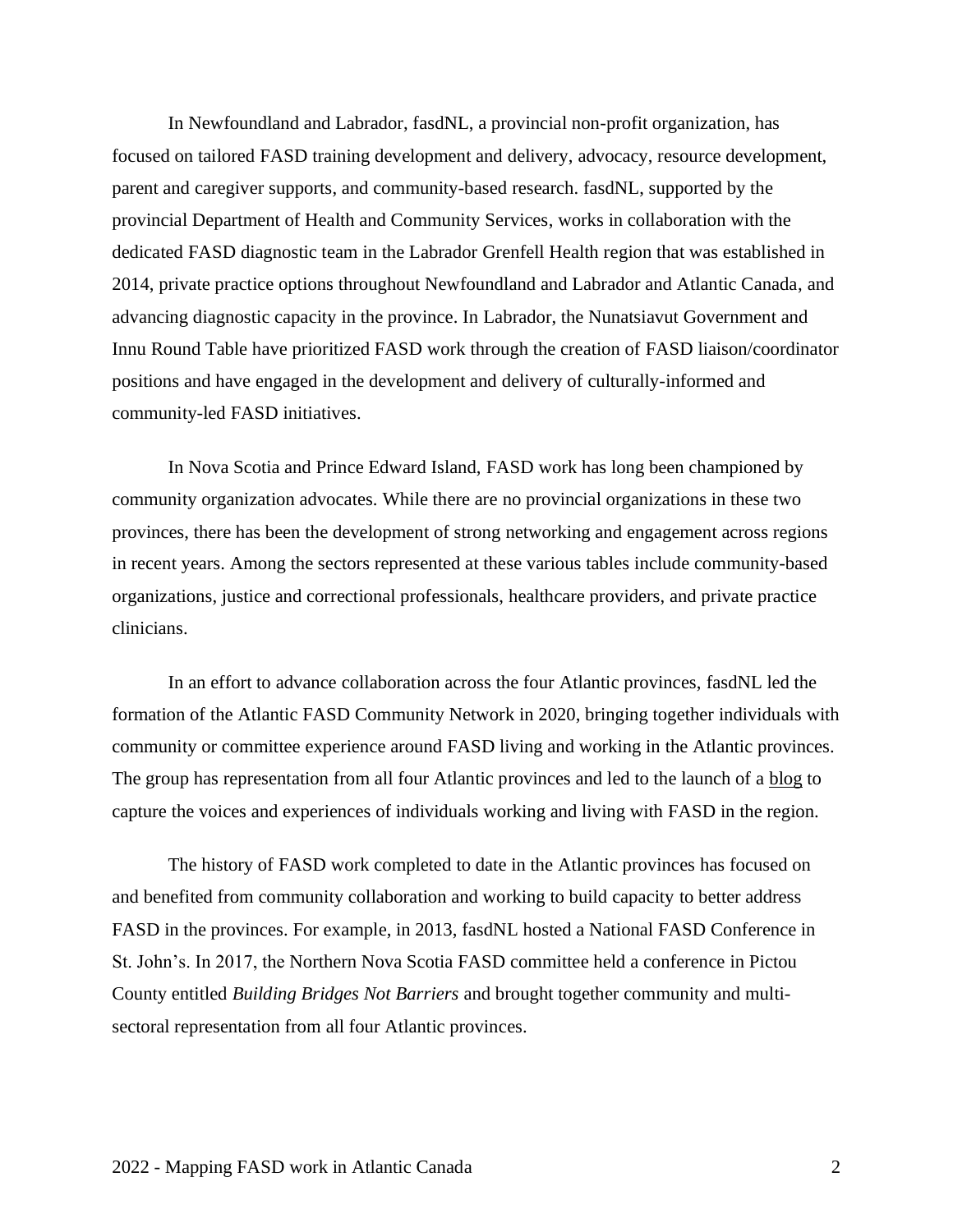FASD work has been and continues to be championed and supported by the Public Health Agency of Canada (PHAC). The PHAC is the federal lead for FASD, coordinating the FASD National Strategic Projects Fund to support projects across the country. The PHAC Atlantic office chairs the long-standing Atlantic Intergovernmental FASD Partnership, with representation from the four provinces. In addition, through multi-sectoral and intergovernmental collaboration and knowledge exchange events over the years, community organizations and networks across Atlantic Canada have benefitted from a shared commitment to addressing FASD in the Atlantic region.

In the Atlantic region, PHAC created a temporary Atlantic-specific FASD Analyst contract position in 2019 to map ongoing work and networks in the provinces. Further, the funding and support for *Knowledge to Practice: Trauma informed practice, women and pregnancy, and FASD*, an event consisting of workshops, training and resource provision in each Atlantic province in 2016, was coordinated by PHAC and Atlantic community partners.

Finally, a current three-year FASD project in Atlantic Canada focused on prevention, awareness and collaboration action was announced in 2021. [This project,](https://www.canada.ca/en/public-health/news/2021/06/government-of-canada-invests-in-fetal-alcohol-spectrum-disorder-prevention-in-atlantic-provinces.html?fbclid=IwAR0E6DIyNc858Jyw60jmQsXFx12gC4ECouN4YLD1ASg5upALY14CEfINBPo) led by fasdNL and funded by PHAC, includes a social media and radio ad campaign, synchronous training delivery for justice and legal professionals, resource development, and face-to-face meetings in 2023. Importantly, this project brings together networks of individuals engaged and committed to collaborative work in Atlantic Canada and highlights the importance of centring Atlantic-specific strategies.

#### *Place-based Knowledge and Values*

Underpinning FASD work in the Atlantic provinces has been an emphasis on community-level work, in other words, a commitment to addressing FASD *by* the community *for* the community. In our view, the most successful work to date has emerged from this commitment and has been based on collaboration, mutual trust, and respect. We aim to conduct our work in a collaborative rather than competitive manner and hold respect for one another's knowledge and expertise, thus avoiding ownership or knowledge hoarding.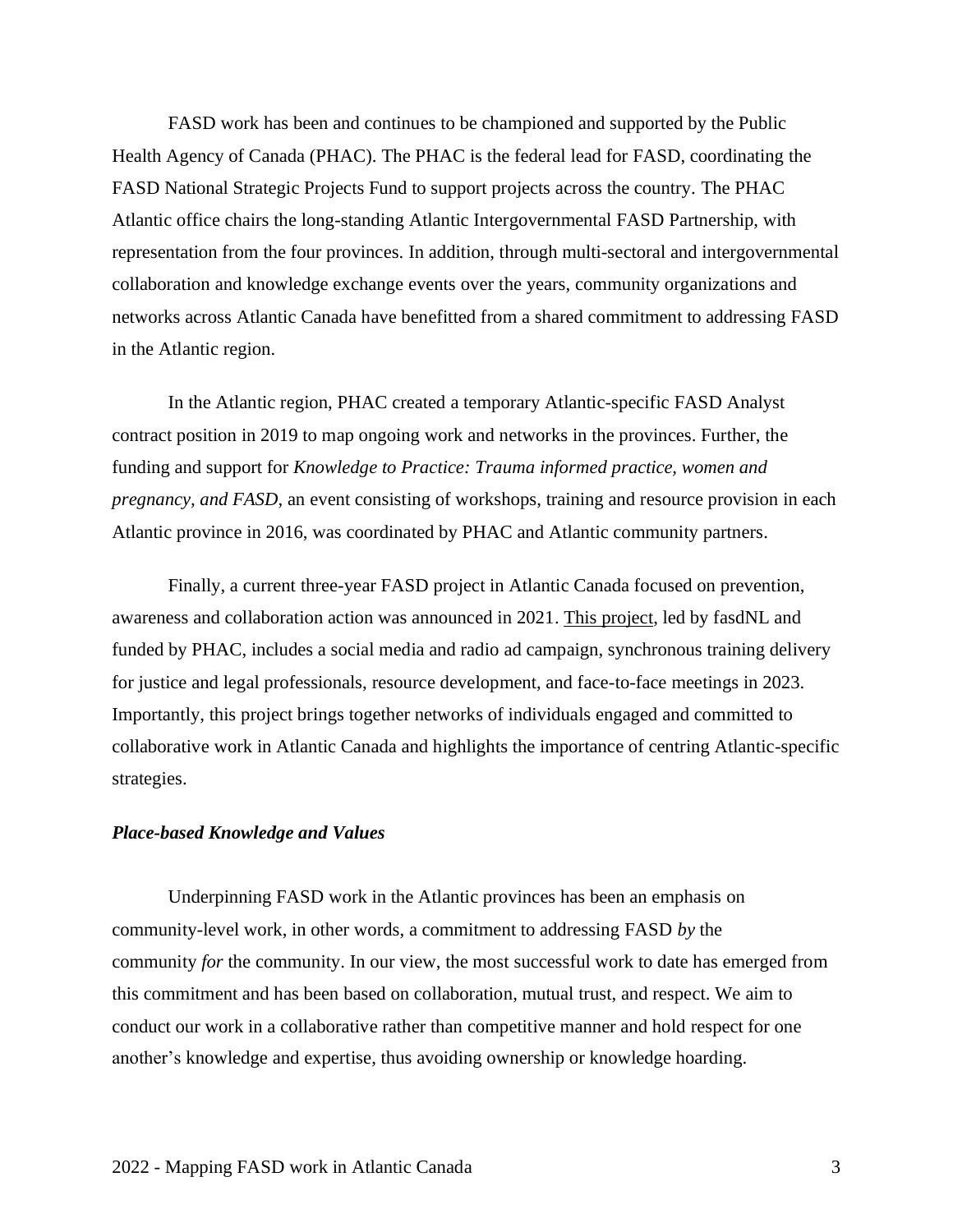The success to date and the work outlined as necessary next steps have continued to be driven by our collaborative efforts. In Atlantic Canada, we recognize and centre the need for and valuing of place-based knowledge and practices. We centre the need for policy, diagnostic capacity, service provision and supportive resources that are Atlantic focused, aware of, informed by, and developed for people within the Atlantic provinces.

The coming year promises to hold exciting developments, continued collaboration, and action in Atlantic Canada. We recognize the tremendous amount of work completed to date in Atlantic Canada. We wish to make this work visible and simultaneously address identified gaps across the Atlantic provinces. As we look forward, we will continue to centre place-based knowledge, collaborative action and community relationships with our partners across the Atlantic region.